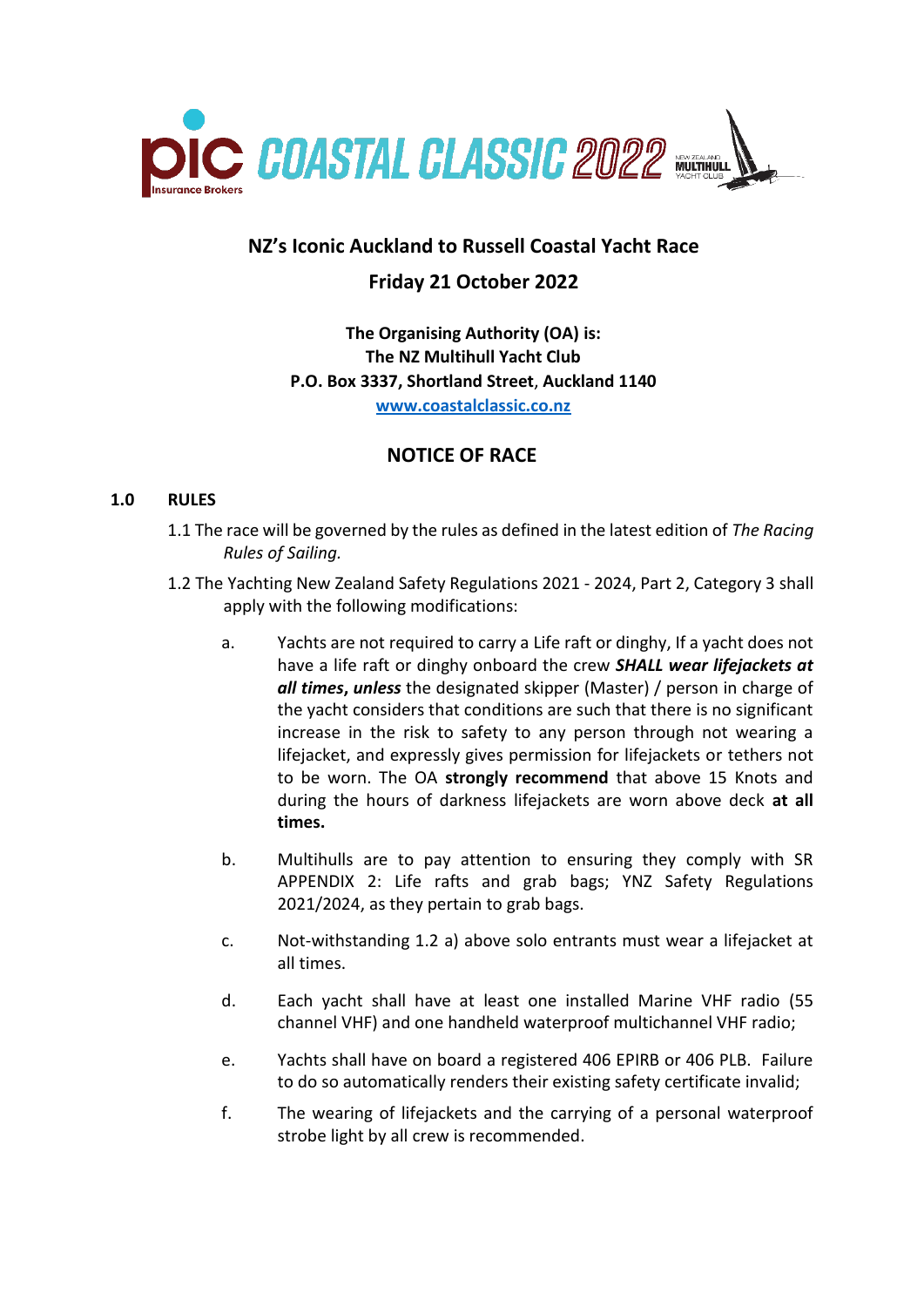- 1.3 The International Regulations for Preventing Collisions at Sea replaces RRS Part 2 between the hours of Official Sunset and Sunrise.
- 1.4 Self-steering devices are permitted for two-handed and solo division entrants only. Entrants in these divisions and/or entrants using self-steering devices will not be eligible for placing and prizes in the fully crewed divisions.
- 1.5 Rule 41. Competitors may communicate with the race publicity team and to pre-agreed media. Competitors are reminded of their obligations under RRS 41.
- 1.6 RRS 52 shall not apply.
- 1.7 A yacht shall not discharge trash in the water.
- 1.8 Yachts may be required to carry a GPS transponder if requested by the Organising Authority (**OA**).
- 1.9 All forms of navigational aids, GPS, Sat-Nav, weather facsimiles, radar etc are permitted. GPS and Sat-Nav should be regarded as navigational aids not navigational systems.

# **2.0 ADVERTISING**

Advertising material, including stickers and/or flags, may be supplied to all competitors and shall be applied in a location stipulated by the OA. Any advertising (other than that supplied by the OA) displayed on competing yachts shall be declared on the entry form and approved in writing by the OA.

### **3.0 ELIGIBILITY AND ENTRY**

- 3.1 The race is open to all sailing yachts 6.5 metres and over.
- 3.2 All entries must be made online at the PIC Coastal Classic 2022 website.
- 3.3 Eligible yachts must enter by completing the online entry form found on the PIC Coastal Classic website [\(www.coastalclassic.co.nz\) m](http://www.coastalclassic.co.nz/)eeting the criteria and paying the entry fee outlined below by Friday 7th October 2022.

| Divisions' 1a, 1b, 6 | \$350 |
|----------------------|-------|
| Divisions' 2, 3, 7   | \$275 |
| Divisions' 4, 5, 8   | \$225 |

If you have completed your entry payment and are subsequently moved between divisions due to a change in PHRF handicap, you will be contacted separately by the OA to arrange for the appropriate fee adjustment to be applied.

Multihull Yacht Club Members will be eligible for a \$50 entry fee rebate.

- 3.4 Entries remain provisional until all required documentation is provided as follows:
	- Details of the YNZ Cat 3 safety certificate must be satisfied. The certificate must remain current for the duration of the race. Your

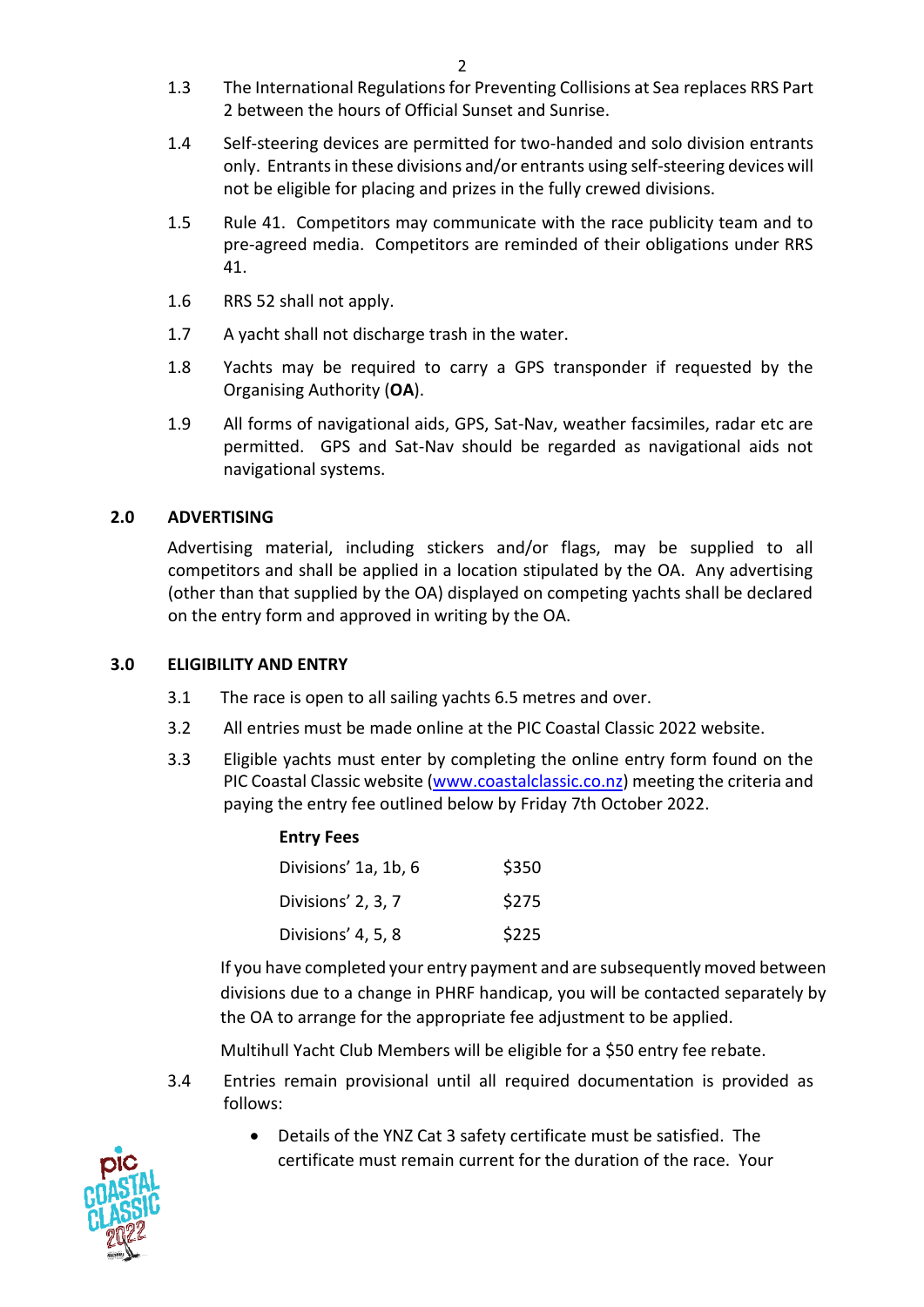attention is drawn to the need to ensure that YNZ Cat 3 certificates are obtained in good time. A number of the YNZ inspectors may not be available in the two weeks prior to the race. Accordingly, you will appreciate that YNZ cannot guarantee that you will be able to obtain an inspection at short notice in that period.

- Correct crew lists must be provided. In particular, it is the skipper's responsibility to ensure that the crew list furnished online is correct at the time of commencing the race.
- Valid PHRF certificates issued by Yachting New Zealand are supplied.
- 3.5 Late entries may be accepted online at the OA's discretion until 1700 hrs on Friday 14th October 2022 and shall be accompanied by a late entry fee of \$150.00 in addition to the standard entry fee set out above.
- 3.6 To be eligible to compete in this event the Skipper of each yacht shall be a Financial Member of a club recognised by that Skipper's National Authority. The Skipper of each yacht expressly permits the OA to contact the designated club to for the purposes of confirming membership and eligibility to enter the race, if required.

# **4.0 SCHEDULE**

4.1 The Skippers Briefing will be held on Thursday 20th October 2022 at 1830 hrs. Full details to be advised in sailing instructions. **Note:**

The OA will be monitoring government guidelines around events/mass gatherings and will update any changes to the event schedule. Details will be published on www.coastalclassic.co.nz.

- 4.2 The race starts on Friday 21 October 2022.
- 4.3 The scheduled time of the warning/start signal for:

Divisions 1, 6 and 7: warning 0955 hrs – start 1000 hrs

Divisions 2 and 3: warning 0940 hrs – start 0945 hrs

Divisions 4, 5, 8 and Solo: warning 0925 hrs – 0930 hrs

4.4 A beach party clean-up will be held on Sunday 23 October 2022 at 0930. All competitors are invited to attend. The meeting point will be at the entrance of Russell Wharf.

# **5.0 FINISH TIME**

- 5.1 The time limit: 1400 hrs, 22nd October 2022.
- 5.2 Any yacht not reaching the finishing line by this time will be entitled to send in a photo of their GPS position to the Finish Boat (number TBA in the Sailing Instructions) and will be awarded a finish place. Any yacht finishing in this manner will not be eligible for handicap prizes but will be eligible for separate prizes if finishing in this manner.

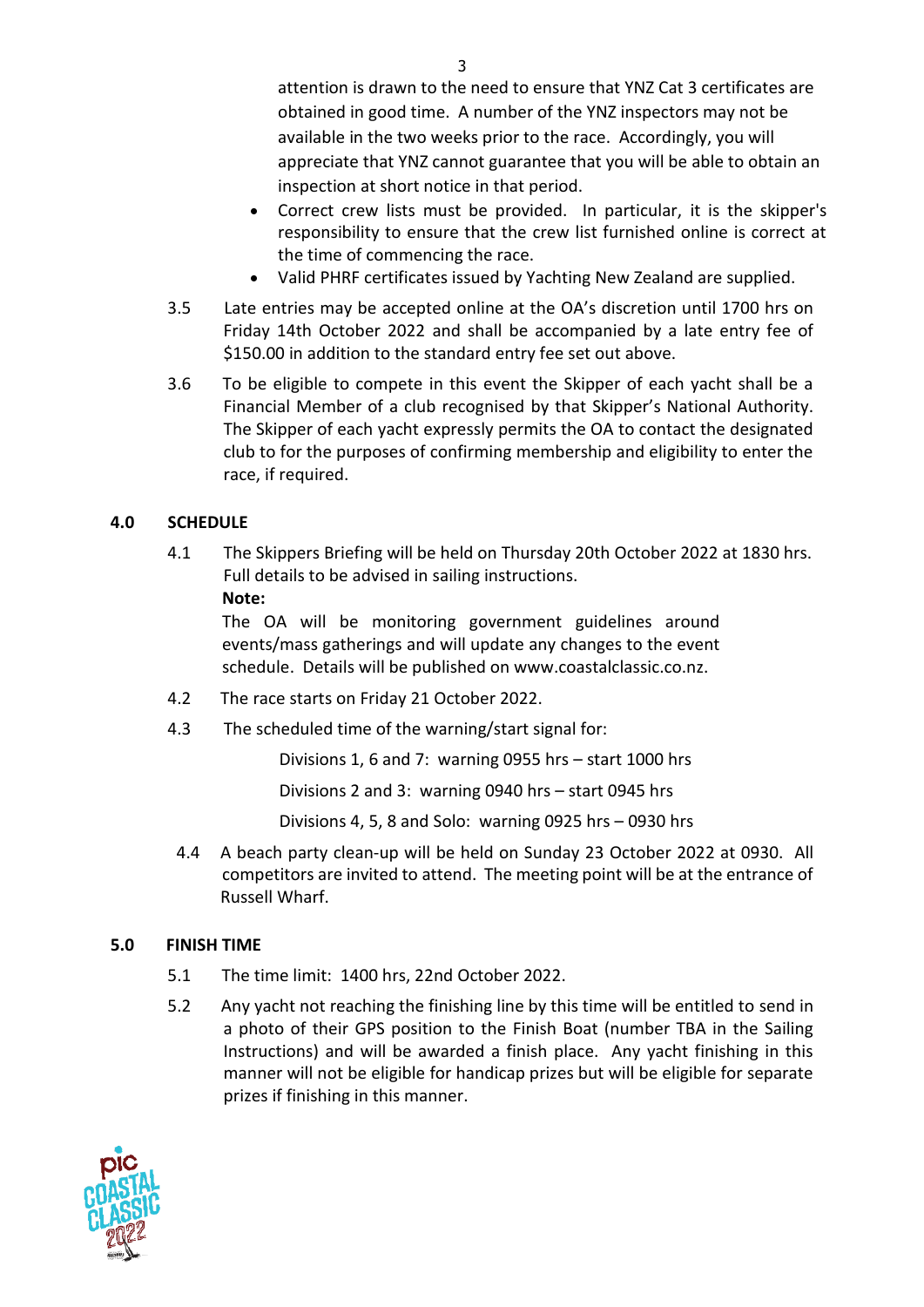### **6.0 MEASUREMENTS / HANDICAPS**

Each yacht shall provide a current valid rating certificate with her entry as follows:

- 6.1 Monohull racing handicaps will be based on the Passage PHRF TCF handicap racing system and is designated automatically from the Yachting New Zealand database. All Monohull entries shall hold a current valid PHRF handicap certificate issued by Yachting New Zealand. Yachts with water ballast shall have a PHRF handicap on the basis of the water ballast. Requests for a PHRF certificate should be made before 30 September 2022 to avoid incurring a late application fee (\$50.00).
- 6.2 Two handed and Solo Divisions shall be based on the Short Handed PHRF TCF handicap rating system and is designated automatically from the Yachting New Zealand database.
- 6.3 IRC Division

Monohulls with a current valid IRC handicap will also be able to enter this division. Handicaps can be obtained from Yachting New Zealand. Application forms for these certificates are obtainable on www.yachtingnz.org.nz. Requests for an IRC rating certificate should be made before 3 October 2022 to avoid incurring a late application fee.

6.4 The NZ Multihull Yacht Club will handicap all racing multihull entrants.

# **7.0 DIVISIONS**

7.1 The following divisions comprise the eight primary divisions. The OA reserves the right to alter the division PHRF or length overall (LOA) splits to ensure balanced divisions.

### **Division One A**

Monohull 0 .9600 and above, but must be greater than 12.5 m LOA **Division One B** Monohull between 0.8700 and 0.9599; and additionally

Monohull 0.9600 and above but must be 12.5 m LOA and shorter

# **Division Two**

Monohull between 0.8200 and 0.8699; and additionally

Monohull 0.8200 and above, but not greater than 11.0 m LOA

# **Division Three**

Monohull - 0.8199 and lower, but must also be greater than 10.5 m LOA **Division Four**

Monohull - 0.8199 and lower and 10.5 m LOA but excluding the following Division Five boats;

# **Division Five**

Monohull .7599 and lower, but must be shorter than 10.0 m LOA

### **Division Six**

Multihull 10.66m LOA and over

### **Division Seven**

Multihull 10.65m LOA and under

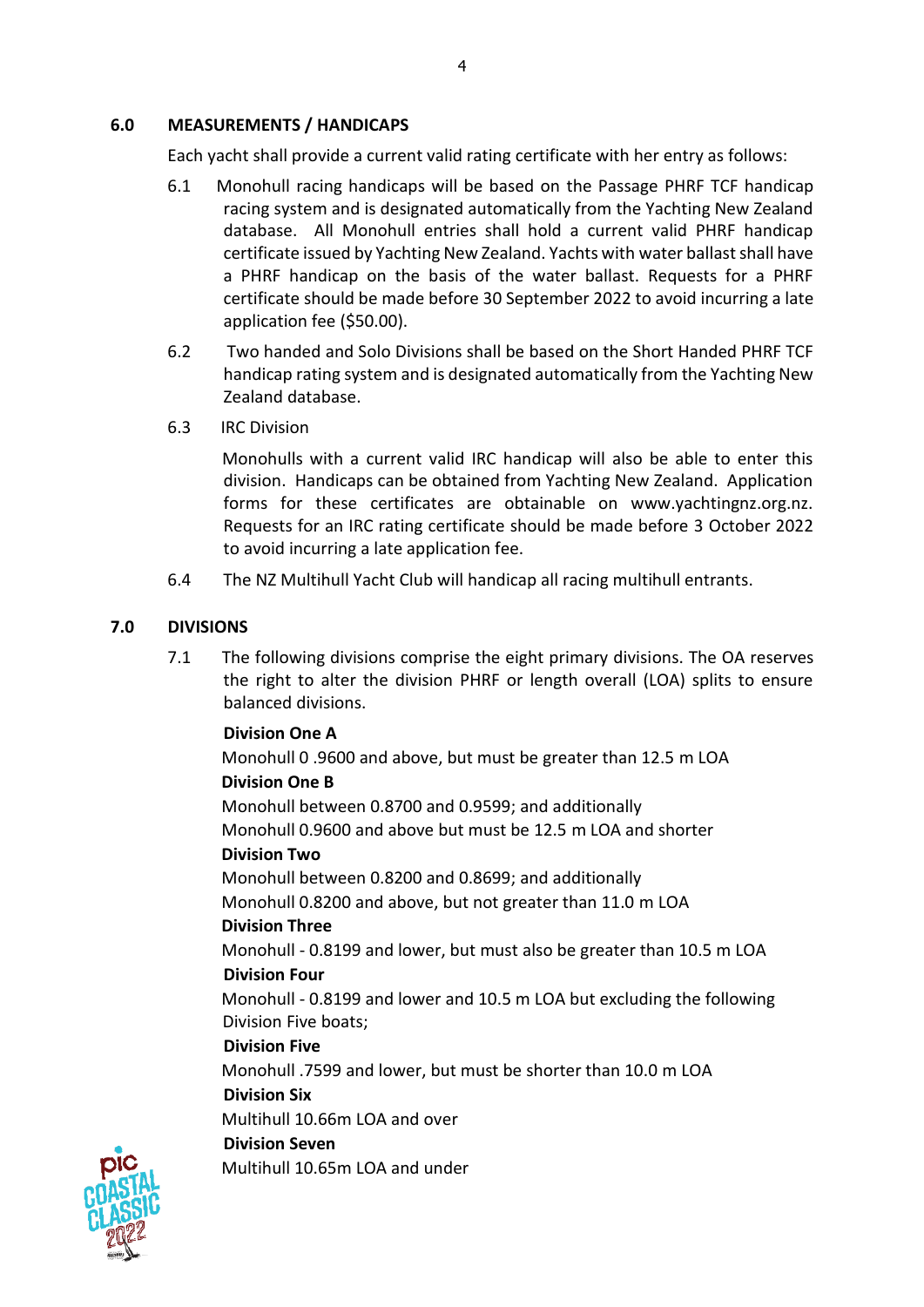# **Division Eight**  Monohull No Extras

### 7.2 **IRC Division**

IRC rated yachts only. A minimum of 7 entries will be needed to constitute a Division.

# 7.3 **Classic Yacht Division**

"Classics" Division The "Classics" Division is open to both types of classic vessels as defined by the Classic Yacht Association and set out below. A classic yacht is one that was constructed before 31st December 1949 or is a yacht whose original design parameter were set before 1950 and constructed before 31st December 1959 (to allow the K class to comply). The yacht must be of traditional materials.

Modern Classic Yacht: Designed and built between 1950 - 1970 of traditional materials. Yachts launched after December 1970 may be eligible to enter if they are approved by the CYANZ committee as of the style and spirit of this era as outlined in the Classic Yacht Policy.

### 7.4 **Women's Division**

A yacht sailed by a crew of women only is eligible for this division. No males are to be on board for the duration of the race.

### 7.5 **Two Handed Division**

A yacht sailed by two people. In the division, the use of self-steering devices whether mechanical, electrical or otherwise is permitted.

### 7.6 **No Extras Division**

A yacht entering this division shall sail with a mainsail and headsail only, to be carried on a permanent load bearing forestay with one headsail only per forestay. Headsails may be poled out. Sails, typically described as "extras" including spinnakers, gennakers, MPS, code zeros, loose luffed or any sail not carried on the permanent forestay shall not be used.

# 7.7 **Solo Division**

One person is permitted onboard while racing. Skipper must carry on their persons the means to self-initiate a rescue in the event they fall overboard while underway and must wear an approved lifejacket while racing. Skippers will be required to complete and return to the OA a safety declaration in respect of these requirements (**Appendix A**).

# 7.8 **Individual Classes (e.g. Farr 1020, Young 88, 8.5 Multihull)**

Five or more yachts of one class may apply to race as a class within the division as specified in 7.1 above regardless of handicap. To race in a Class a yacht shall comply with the Class Association Rules.

**Note**: A minimum of five entries are required to form a Classic, Women's, No Extras, Two Handed, Solo, or Individual Class division. 8.5 Multihull is a permanent class and has no minimum requirement. The OA reserves the right to delete any division not attaining the required entries. The OA will, at its discretion, open a new division if

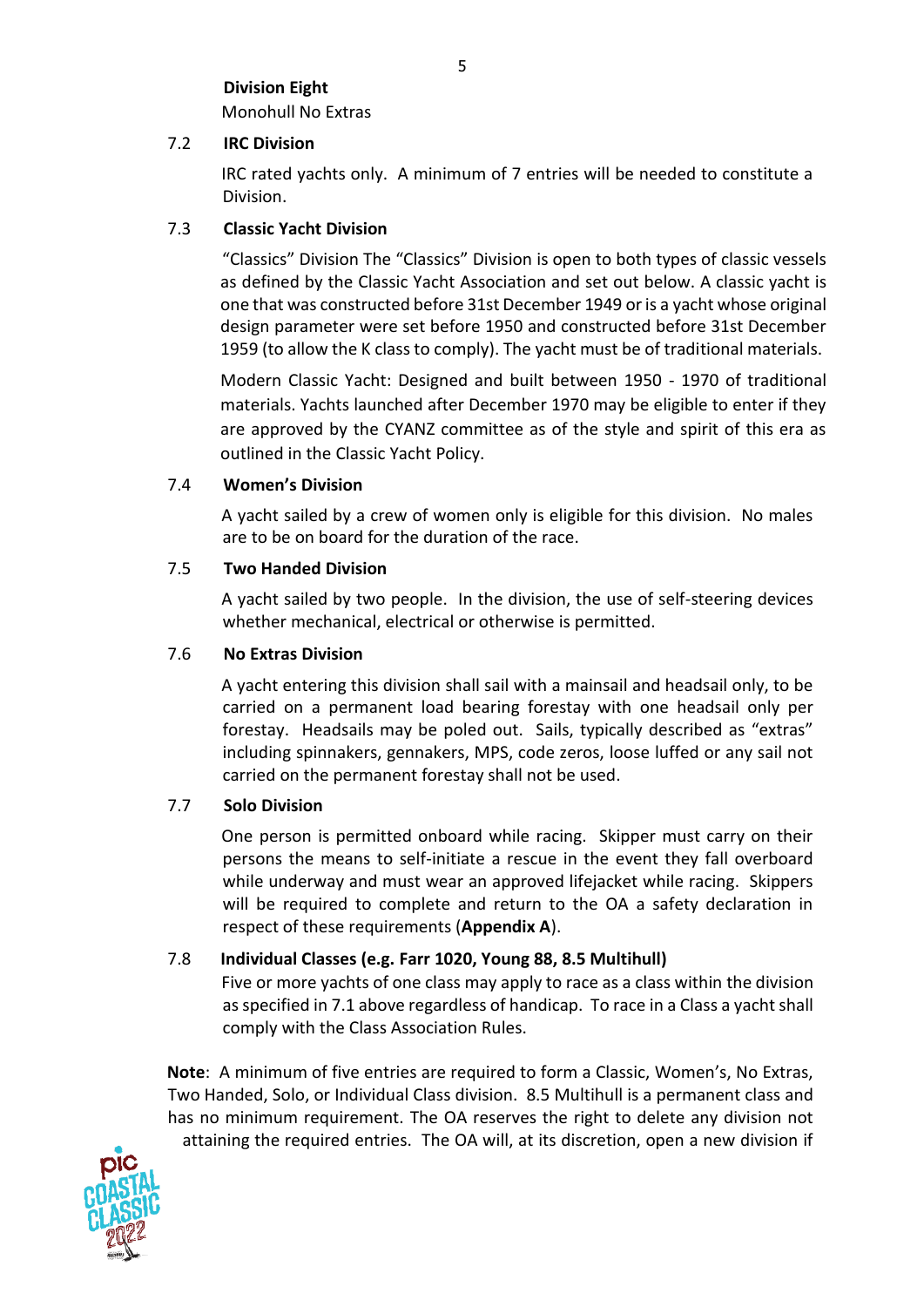requested to do so by 1 October 2022, provided a minimum of five entries have been confirmed and entry fees paid.

# **8.0 TEAM COMPETITION**

The competition is to be run according to the following rules.

- 8.1 A team entry shall be associated with a Yachting New Zealand affiliated yacht club and consist of a minimum of three and a maximum of four yachts. A team *may* include one or more multihulls.
- 8.2 A minimum of three of a team's yachts shall be entered in the race under the "flag" of the yacht club that the team is associated with.
- 8.3 The team competition will use the "Racetrack" handicap system ( <http://www.racetrack.org.nz/> ) to calculate elapsed time for each yacht. "If a Racetrack handicap is not available for a yacht, a handicap shall be allocated based on the yachts design".
- 8.4 Each yacht shall then be awarded points equal to their place within the fleet of team competition yachts (i.e. 1pt for 1st, 3 pts for 3rd etc.). The best three scores (fourth yacht score is "dropped") shall be added and the team with the lowest overall score shall be declared the winner.
- 8.5 A DNS shall score "number of Team Competition yachts" +1. A DNF shall score "number of Team Competition yachts"

# **9.0 SAILING INSTRUCTIONS**

The sailing instructions will be available on-line from 10th October 2022.

# **10.0 THE COURSE**

From the start in the vicinity of Devonport Wharf and Orakei, leave Little Barrier and The Poor Knights, including the Sugar Loaf Group, to Starboard, to the finish off Russell Wharf in the Bay of Islands.

# 10.1 **Bay of Islands Marine Mammal Sanctuary**

No yacht will race with in the Marine Mammal Safe zones as prescribed in the Bay of Islands Marine Mammal Sanctuary regulations. A full map of these zones will be provided in the Sailing Instructions. [https://www.doc.govt.nz/parks-and](https://www.doc.govt.nz/parks-and-recreation/places-to-go/northland/places/bay-of-islands-mms/?tab-id=Boating)[recreation/places-to-go/northland/places/bay-of-islands-mms/?tab-id=Boating](https://www.doc.govt.nz/parks-and-recreation/places-to-go/northland/places/bay-of-islands-mms/?tab-id=Boating)

# **11.0 THE START**

All signals will be made from the start boat positioned approximately 1000m from the south-east corner of Devonport Wharf.

# **12.0 PredictWind TRACKER**

12.1 For safety reasons, increased interest in online viewing of the race and developing race organisation practice, **each entrant is required to use the PredictWind GPS tracking service.** To use the service, you will need two smartphones (one as a back-up) that use either iOS11 and above or Android

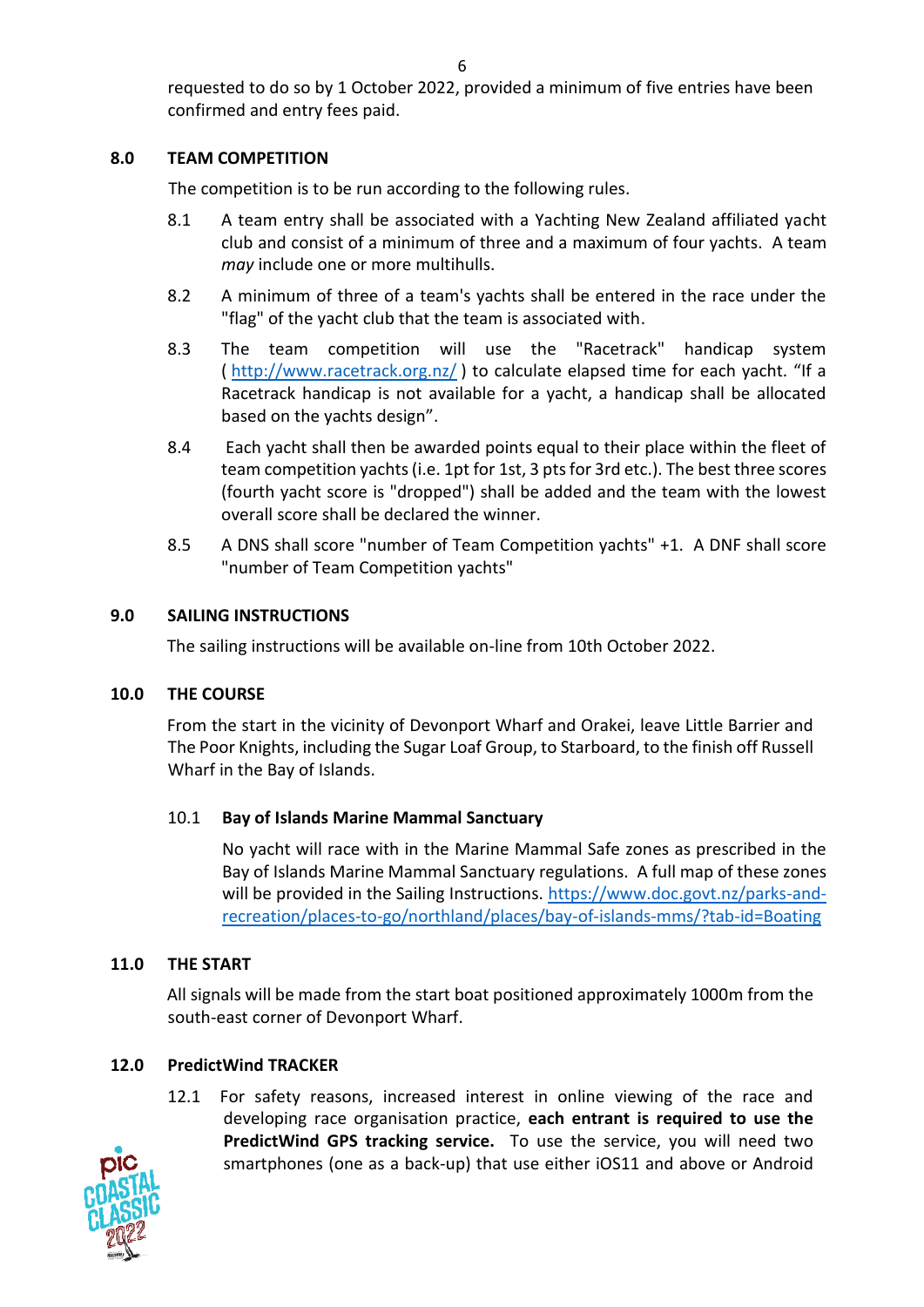8.0 and above operating system. The PredictWind GPS tracking service is being made available at no cost to each competitor.

- 12.2 Full instructions on how to install and use the app are found at <http://www.predictwind.com/tracke>[r; S](http://www.predictwind.com/tracker)elect yacht club: NZMYC; Race: Coastal Classic 2021. Select your division and manually enter your yacht name. It is recommended that all competitors test the tracking functionality at least one month before the event and view the data at <http://forecast.predictwind.com/tracking/race/nzmyc> [to](http://forecast.predictwind.com/tracking/race/nzmyc) ensure that the service is working on their phone. Any technical enquiries or issues, please email PredictWind at support@predictwind.com.
- 12.3 It is the crews' responsibility to test that the system works on their phones prior to the race. Each competitor is expected to check their tracker is turned on and check battery levels are satisfactory at the start and each radio schedule. Only one phone should be used to send tracking data at any time. Failure to use the tracker for the entire race may result, at the sole discretion of the race committee, **a 20-minute time penalty** for the yacht not sending the tracking data and also render an entry ineligible for the spot prizes.

### **13.0 PRIZES**

- 13.1 Details of the race prize giving will be published on [www.coastalclassic.co.nz](http://www.coastalclassic.co.nz/) as soon as possible.
- 13.2 Prizes will be awarded as follows:

**First Yacht to Russell:**  Overall line honours **First Monohull PHRF:**  Overall PHRF winner (all divisions combined) **First Multihull Handicap:**  Overall (both Multihull Divisions combined) **Divisions 1-5:**  Line honours 1st, 2nd & 3rd on PHRF handicap **Divisions 6-7:**  Line honours 1st, 2nd & 3rd on NZMYC handicap in each division **Division 8:**  1st, 2nd & 3rd on NZMYC handicap **IRC:**  1st, 2nd & 3rd on IRC handicap, subject to number of entries **Classic, Women's, Two Handed and Solo:**  1st, 2nd & 3rd on PHRF handicap, subject to number of entries in each Division 1<sup>st</sup>, 2<sup>nd</sup> & 3<sup>rd</sup> and NZMYC handicap, subject to number of entries **Classes:** First on line



13.3 The OA reserves the right to delete any division not attaining the required entries as required by NOR. 6.8 (note).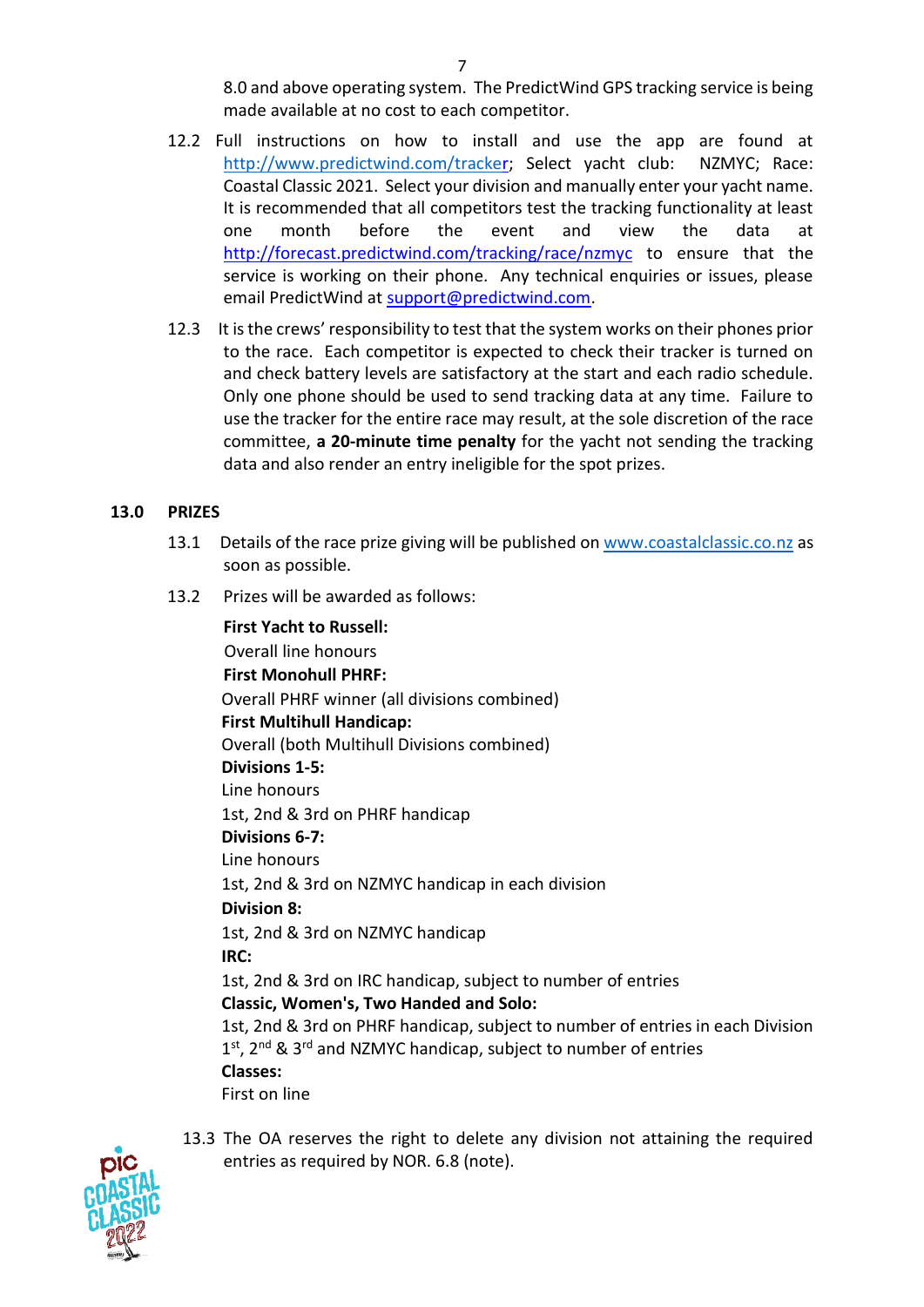13.4 Should a new division be approved; it should be noted that the OA may not be in a position to offer prizes to that division.

# **14.0 SAFETY**

# 14.1 **Safety Inspections**

Every entry has the responsibility to ensure it is fully compliant with its safety 3 certificate. Spot safety inspections may be carried out on yachts in the lead up to the race, the day of the race before starting and/or following the completion of the race. Any yacht found to be in contravention of YNZ Safety Regulations Part II Category 3 shall be subject to protest from the Race Committee or Yachting New Zealand.

### 14.2 **Responsibility of Person in Charge**

The safety of a yacht and her crew is the sole and inescapable responsibility of the Skipper who must do their best to ensure that the yacht is fully found, thoroughly seaworthy and manned by an experienced crew who have undergone appropriate training and are physically fit to face bad weather. The Skipper must be satisfied as to the soundness of hull, spars, rigging, sails and all gear. The Skipper must ensure that all safety equipment is properly maintained and stowed and that the crew knows where it is kept and how it is to be used.

Decision to race – The responsibility for a yacht's decision to participate in a race or to continue racing is hers alone – RRS Fundamental Rule 4.

All those taking part in the races do so entirely at their own risk and their own responsibility.

### **15.0 DISCLAIMER OF LIABILITY**

- 15.1 The OA and sponsors are not responsible for the seaworthiness of a yacht whose entry is accepted or the sufficiency or adequacy of its equipment or crew, or for any other matter, however arising from this race.
- 15.2 The OA and its officers, members and servants, sponsors or other persons assisting with the conduct of the event will not be responsible or liable for material damage or personal injury or death sustained in conjunction with, prior to, during or after the race.
- 15.3 RRS 3 states: 'The responsibility for a boat's decision to participate in a race or to continue to race is hers alone.' By participating in this event each competitor agrees and acknowledges that sailing is a potentially dangerous activity with inherent risks. These risks include strong winds and rough seas, sudden changes in weather, failure of equipment, boat handling errors, poor seamanship by other boats, loss of balance on an unstable platform and fatigue resulting in increased risk of injury. **Inherent in the sport of sailing is the risk of permanent, catastrophic injury or death by drowning, trauma, hypothermia or other causes.**

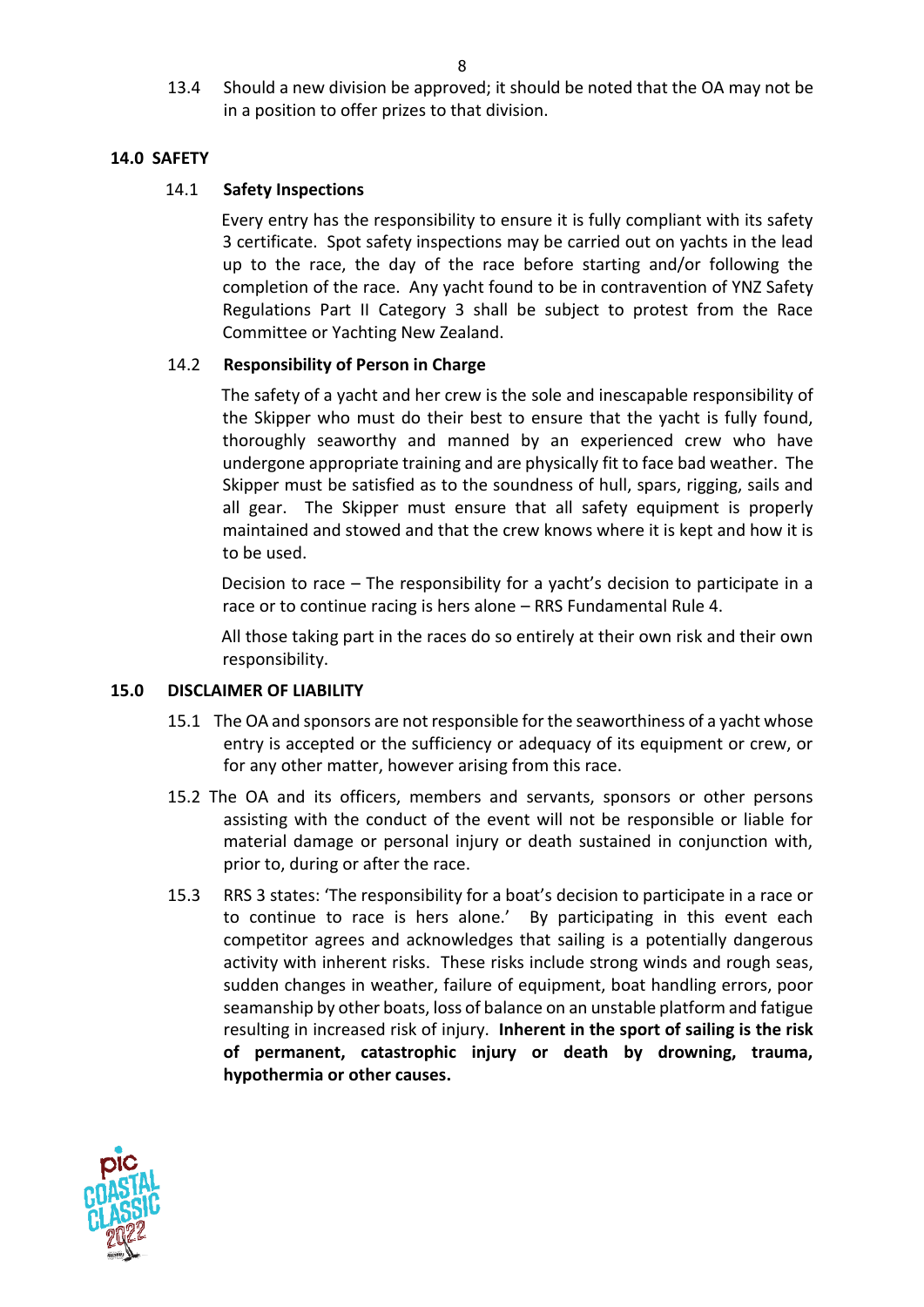#### **16.0 POSTPONEMENT**

The organisers reserve the right to postpone the start due to adverse conditions. In the event they do so, notice will be posted inside the RNZYS and on line at [www.coastalclassic.co.nz,](http://www.coastalclassic.co.nz/) anytime from 1700hrs on 20 October 2021, together with the expected time to restart.

### **17.0 ANCHORAGES IN THE VICINITY OF RUSSELL**

Charts NZ 5122 and NZ 5123 apply. Suitable anchorages will be subject to wind direction and strength. Suggestions are as follows:

**RUSSELL / MATAUWHI BAY** are both suitable in winds from North through to South East, with Matauwhi Bay having the better holding.

**OPUA** for marina berth bookings contact Bay of Islands Marina phone 09 402 7124

**ONEROA / LONG BEACH** if the weather has been settled from the westerly quarter eliminating any easterly swell, this anchorage has good holding in 4 metres of water close to shore. It is an easy 1.25 km walk to Russell.

### **18.0 RACE HEADQUARTERS:**

Race headquarters will be located beside the Nauti Penguin (The Tavern), 19 York Street, Russell from 1300 hrs Friday 21 October until 1400 hrs Saturday 22 October 2021. Race results may be posted inside race headquarters along with photographs. All information can be found at race headquarters.

### **19.0 EVENTS**

### **Thursday 20 October 2021:**

Event briefing 1830 hours – full details to be notified in Sailing Instructions

**Note:** The OA will be monitoring government guidelines around events/mass gatherings and will provide an update should there be any changes to the shore-based event schedule. Details will be published on www.coastalclassic.co.nz.

### **20.0 WATER TAXI**

A water taxi service to take all competitors from their yachts to Russell Wharf will operate from the first yacht's arrival in Russell until 1000 hrs Sunday 23 October 2021.

# **21.0 RUSSELL INFORMATION**

For bookings and enquiries for moorings, transport, accommodation, sightseeing, etc. contact: 09 403 8020.